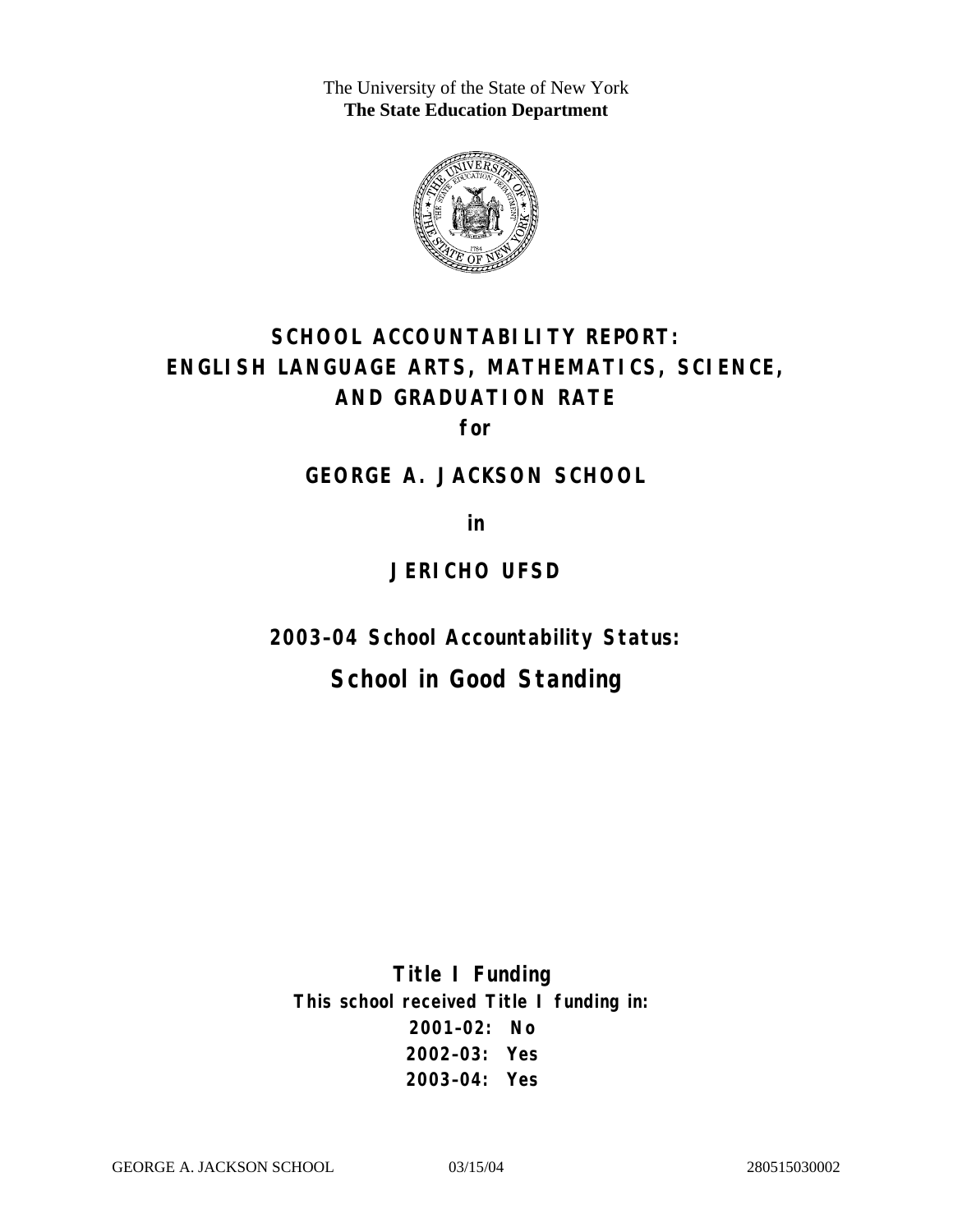#### **District/School Accountability Status Categories**

The list below defines the district or school status categories under New York State's district and school accountability system, which is divided into a Federal Title I component and a State component. A district or school that does not receive Title I funding in a school year does not have a federal status in that year. Schools receiving Title I funds that are not in good standing must provide school choice for their students; those in need of improvement year 2 and beyond must also provide Supplemental Education Services to eligible students. Other consequences for districts and schools not in good standing can be found at: www.emsc.nysed.gov/deputy/nclb/accountability/siinfo.htm. To be removed from any improvement status, a district or school must make Adequate Yearly Progress (AYP) for two consecutive years, or in the case of a School Under Registration Review, achieve the performance targets established for the school by the Commissioner.

**District/School in Good Standing:** A district or school is considered to be in good standing if it has not been identified as a District or School in Need of Improvement, Requiring Corrective Action, Planning for Restructuring, or Requiring Academic Progress, or as a School Under Registration Review.

**District/School Requiring Academic Progress:** Under the State component of New York's accountability system, a district or school that did not make AYP in the same grade and subject for two consecutive years is considered a School Requiring Academic Progress (Year 1) the following year. In each succeeding year that the school fails to make AYP, the year designation is incremented by one.

**District/School in Need of Improvement (Year 1):** A district or school that has not made AYP for two consecutive years in the same grade or subject while receiving Title I funds is considered a District/School in Need of Improvement (Year 1) the following year.

**District/School in Need of Improvement (Year 2):** A District or School in Need of Improvement (Year 1) that does not make AYP in the grade or subject for which it was identified while receiving Title I funds is considered a District or School in Need of Improvement (Year 2) the following year.

**District/School Requiring Corrective Action:** A District or School in Need of Improvement (Year 2) that does not make AYP in the grade or subject for which it was identified while receiving Title I funds is considered a District or School Requiring Corrective Action the following year.

**District/School Planning for Restructuring:** A District or School Requiring Corrective Action that does not make AYP in the grade or subject for which it was identified while receiving Title I funds is considered a District or School Planning for Restructuring the following year.

**School Under Registration Review (SURR):** Schools that are farthest from the State standard and have been determined by the Commissioner to be most in need of improvement are Schools Under Registration Review. These schools must achieve performance targets specified by the Commissioner of Education in their area(s) of identification within a prescribed timeframe or risk having their registration revoked by the Board of Regents.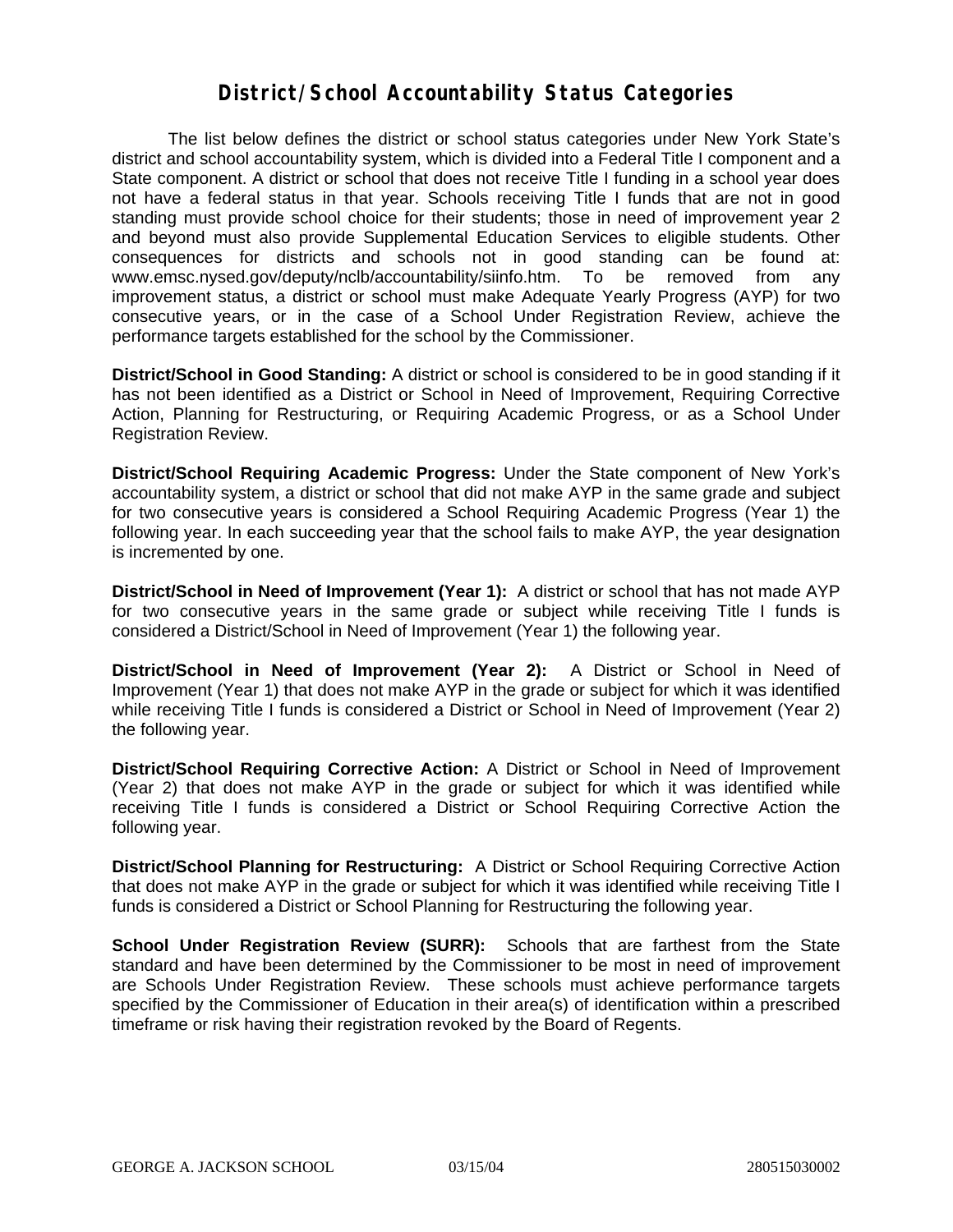# **Elementary-Level English Language Arts**

Definitions of terms, such as Performance Index and Effective Annual Measurable Objective (AMO), are in the glossary, which is the last page of this report.

**For a school to make Adequate Yearly Progress (AYP) in 2002–03, every accountability group must make AYP.** 

**For an accountability group to make AYP in 2002–03, it must** 

- 1. meet the 95 percent participation requirement (*2002–03 Participation*), *and*
- 2. *either* meet its Effective AMO *or* make safe harbor (*2002–03 Performance* and *Standards*).

To meet the participation requirement, 95 percent of the grade 4 enrollment in each accountability group with 40 or more students must

be tested. To meet the Effective AMO, the Performance Index for each group with 30 or more continuously enrolled students must equal or exceed the Effective AMO. To make safe harbor, the Performance Index of each of these groups must equal or exceed its ELA safe harbor target *and* the group must meet the elementary-level science qualification for safe harbor. (See the elementary-level science page of this report for further information on meeting the science qualification for safe harbor.)

*ELA Safe Harbor Targets:* The elementary-level 2002–03 ELA Safe Harbor Target is calculated by using the following equation: 2001–02 PI + (200 – the 2001–02 PI) <sup>×</sup> 0.10. The 2003–04 ELA Safe Harbor Target is calculated by using the following equation: 2002–03 PI + (200 – the 2002–03 PI)  $\times$  0.10. The 2003–04 target is provided for groups whose PI was below the Effective AMO in 2002–03.

| <b>Accountability Group</b>       | 2002-03 Participation |                                           | 2002-03 Performance*                                    |                      | 2002-03 Standards |                                     |                                                           |                                                       | 2003-04                                           |
|-----------------------------------|-----------------------|-------------------------------------------|---------------------------------------------------------|----------------------|-------------------|-------------------------------------|-----------------------------------------------------------|-------------------------------------------------------|---------------------------------------------------|
|                                   | Grade 4<br>Enrollment | Percent of<br>Enrollment<br><b>Tested</b> | Count of<br>Continuously<br>Enrolled<br><b>Students</b> | Performance<br>Index | Effective<br>AMO  | <b>ELA Safe</b><br>Harbor<br>Target | Met the<br>Science<br>Qualification<br>for Safe<br>Harbor | Made<br><b>AYP</b> in<br><b>ELA</b> in<br>$2002 - 03$ | <b>ELA Safe</b><br><b>Harbor</b><br><b>Target</b> |
| <b>All Students</b>               | 80                    | 99%                                       | 79                                                      | 194                  | 112               |                                     |                                                           | <b>Yes</b>                                            |                                                   |
| <b>Students with Disabilities</b> | 7                     |                                           | 6                                                       |                      |                   |                                     |                                                           |                                                       |                                                   |
| American Indian/Alaskan Native    |                       |                                           |                                                         |                      |                   |                                     |                                                           |                                                       |                                                   |
| <b>Black</b>                      |                       |                                           |                                                         |                      |                   |                                     |                                                           |                                                       |                                                   |
| Hispanic                          |                       |                                           |                                                         |                      |                   |                                     |                                                           |                                                       |                                                   |
| Asian or Pacific Islander         | 13                    |                                           | 13                                                      |                      |                   |                                     |                                                           |                                                       |                                                   |
| White                             | 65                    | 98%                                       | 64                                                      | 192                  | 111               |                                     |                                                           | <b>Yes</b>                                            |                                                   |
| <b>Limited English Proficient</b> | $\overline{2}$        |                                           | 2                                                       |                      |                   |                                     |                                                           |                                                       |                                                   |
| Economically Disadvantaged        |                       |                                           |                                                         |                      |                   |                                     |                                                           |                                                       |                                                   |
| Final AYP Determination           |                       |                                           |                                                         |                      |                   |                                     |                                                           | <b>Yes</b>                                            |                                                   |

\*For schools with fewer than 30 continuously enrolled tested students in 2002–03, data for 2001–02 and 2002–03 were combined to determine counts and PIs.

\*\*Groups with a "\*\*" are not required to meet the science qualification for safe harbor to make safe harbor in English and mathematics because fewer than 30 students in the group were administered the science test.

**State accountability status in elementary-level English language arts: School in Good Standing** 

Title I accountability status in elementary-level English language arts: School in Good Standing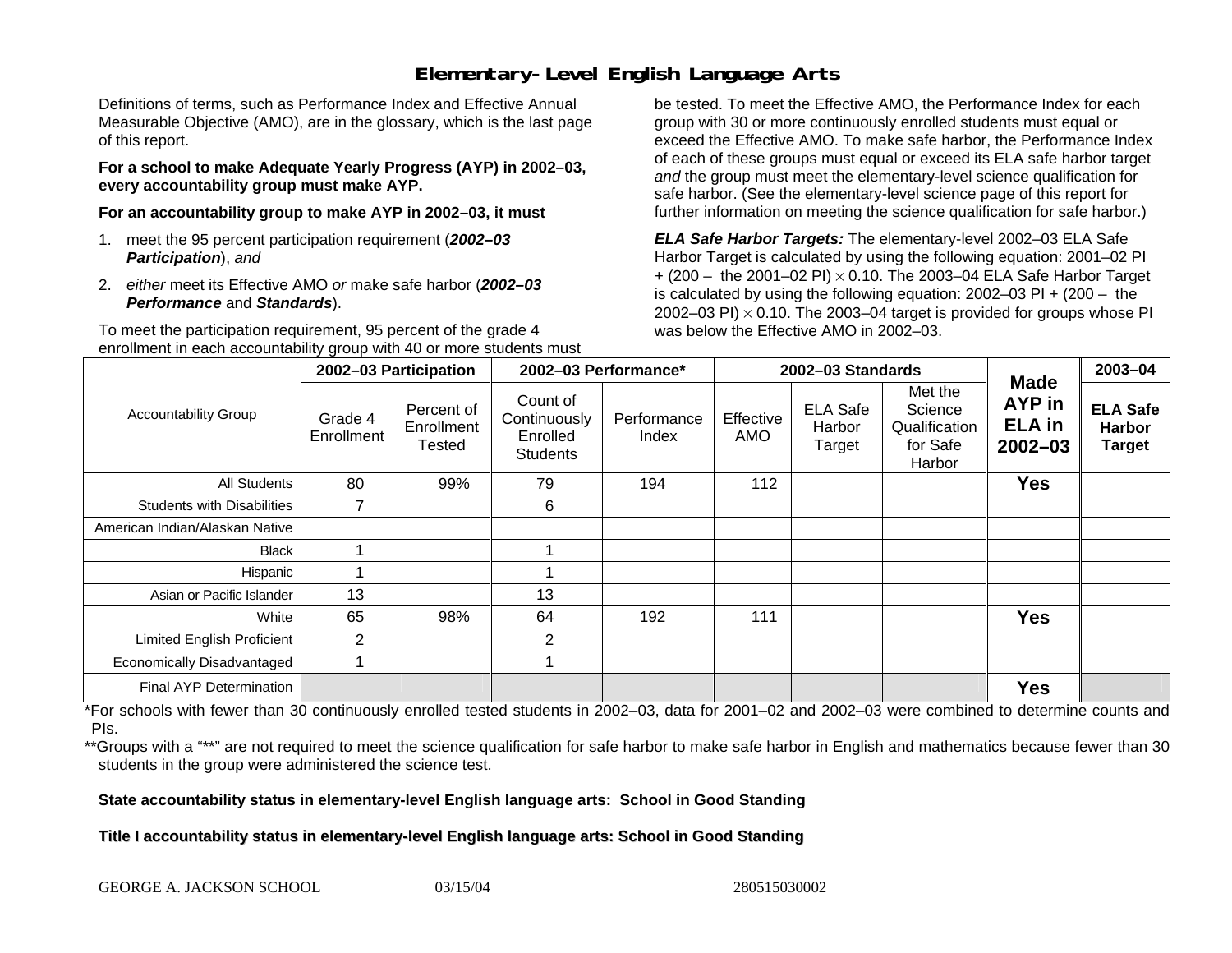# **Elementary-Level Mathematics**

Definitions of terms, such as Performance Index and Effective Annual Measurable Objective (AMO), are in the glossary, which is the last page of this report.

**For a school to make Adequate Yearly Progress (AYP) in 2002–03, every accountability group must make AYP.** 

**For an accountability group to make AYP in 2002–03, it must** 

- 1. meet the 95 percent participation requirement (*2002–03 Participation*), *and*
- 2. *either* meet its Effective AMO *or* make safe harbor (*2002–03 Performance* and *Standards*).

To meet the participation requirement, 95 percent of the grade 4 enrollment in each accountability group with 40 or more students must

be tested. To meet the Effective AMO, the Performance Index for each group with 30 or more continuously enrolled students must equal or exceed the Effective AMO. To make safe harbor, the Performance Index of each of these groups must equal or exceed its math safe harbor target *and* the group must meet the elementary-level science qualification for safe harbor. (See the elementary-level science page of this report for further information on meeting the science qualification for safe harbor.)

*Math Safe Harbor Targets:* The elementary-level 2002–03 Math Safe Harbor Target is calculated by using the following equation: 2001–02 PI + (200 – the 2001–02 PI) × 0.10. The 2003–04 Math Safe Harbor Target is calculated by using the following equation: 2002–03 PI + (200  $-$  the 2002–03 PI)  $\times$  0.10. The 2003–04 target is provided for groups whose PI was below the Effective AMO in 2002–03.

| <b>Accountability Group</b>       | 2002-03 Participation |                                    | 2002-03 Performance*                                    |                      | 2002-03 Standards |                               |                                                           |                                                        | 2003-04                                            |
|-----------------------------------|-----------------------|------------------------------------|---------------------------------------------------------|----------------------|-------------------|-------------------------------|-----------------------------------------------------------|--------------------------------------------------------|----------------------------------------------------|
|                                   | Grade 4<br>Enrollment | Percent of<br>Enrollment<br>Tested | Count of<br>Continuously<br>Enrolled<br><b>Students</b> | Performance<br>Index | Effective<br>AMO  | Math Safe<br>Harbor<br>Target | Met the<br>Science<br>Qualification<br>for Safe<br>Harbor | <b>Made</b><br><b>AYP</b> in<br>Math in<br>$2002 - 03$ | <b>Math Safe</b><br><b>Harbor</b><br><b>Target</b> |
| All Students                      | 80                    | 100%                               | 80                                                      | 196                  | 126               |                               |                                                           | Yes                                                    |                                                    |
| <b>Students with Disabilities</b> | 7                     |                                    | 7                                                       |                      |                   |                               |                                                           |                                                        |                                                    |
| American Indian/Alaskan Native    |                       |                                    |                                                         |                      |                   |                               |                                                           |                                                        |                                                    |
| <b>Black</b>                      |                       |                                    |                                                         |                      |                   |                               |                                                           |                                                        |                                                    |
| Hispanic                          |                       |                                    |                                                         |                      |                   |                               |                                                           |                                                        |                                                    |
| Asian or Pacific Islander         | 13                    |                                    | 13                                                      |                      |                   |                               |                                                           |                                                        |                                                    |
| White                             | 65                    | 100%                               | 65                                                      | 195                  | 124               |                               |                                                           | <b>Yes</b>                                             |                                                    |
| <b>Limited English Proficient</b> | $\overline{2}$        |                                    | $\overline{2}$                                          |                      |                   |                               |                                                           |                                                        |                                                    |
| Economically Disadvantaged        | 1                     |                                    |                                                         |                      |                   |                               |                                                           |                                                        |                                                    |
| <b>Final AYP Determination</b>    |                       |                                    |                                                         |                      |                   |                               |                                                           | <b>Yes</b>                                             |                                                    |

\*For schools with fewer than 30 continuously enrolled tested students in 2002–03, data for 2001–02 and 2002–03 were combined to determine counts and PIs. \*\*Groups with a "\*\*" are not required to meet the science qualification for safe harbor to make safe harbor in English and mathematics because fewer than 30 students in the group were administered the science test.

**State accountability status in elementary-level mathematics: School in Good Standing** 

Title I accountability status in elementary-level mathematics: School in Good Standing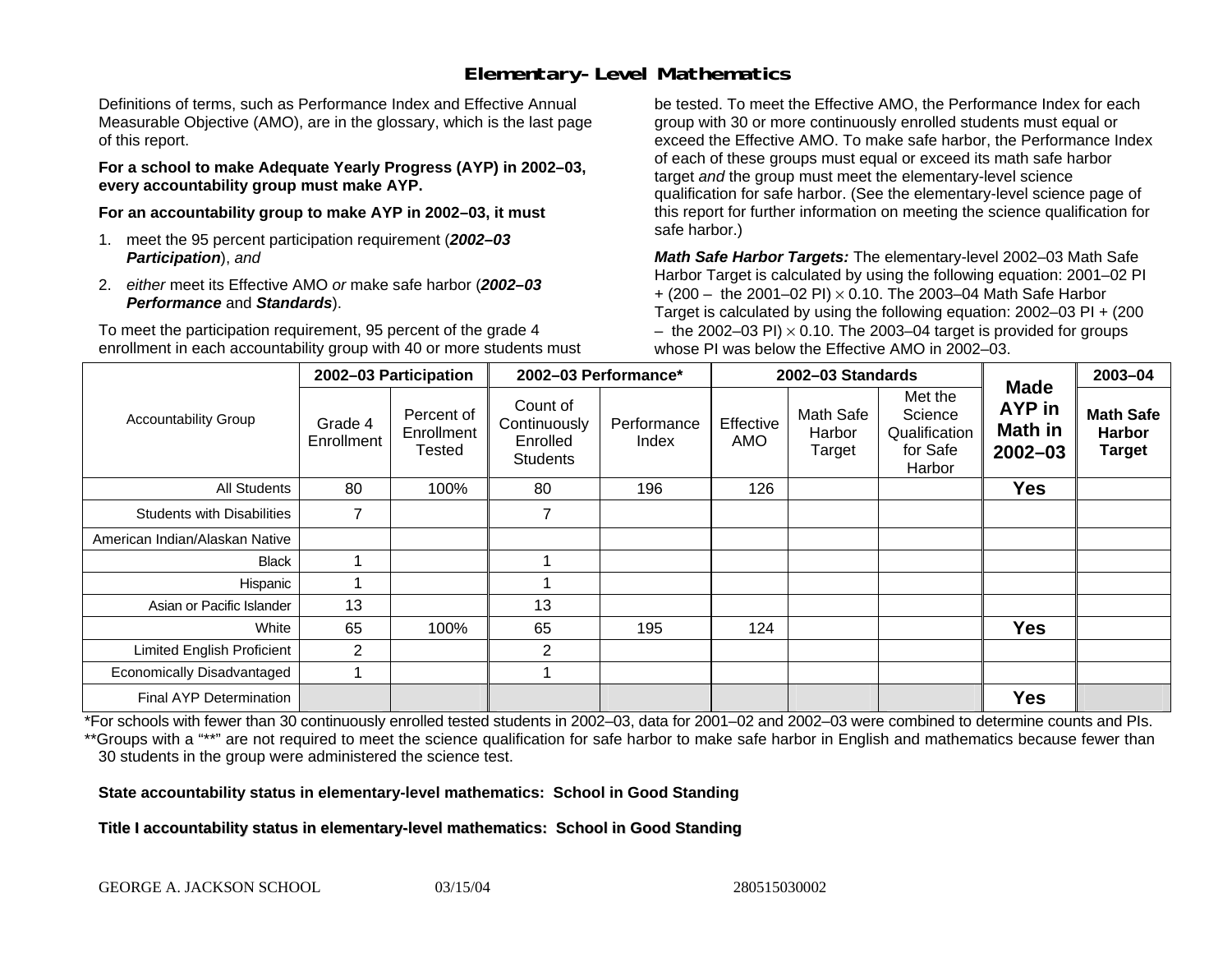### **Elementary-Level Science**

Definitions of terms, such as Progress Target and Adequate Yearly Progress (AYP), are in the glossary, which is the last page of this report.

*Made AYP in Science in 2002–03:* For a school to make AYP in science, the Percent At or Above SDL for the "All Students" group must equal or exceed the State Science Standard or the Science Progress Target.

**State Designated Level (SDL):** The score that students taking the elementary-level science test must equal or exceed on the written portion of the test to meet the State Science Standard.

*Qualification for Safe Harbor in Elementary-Level ELA and Math:* For an accountability group to be considered Qualified for Safe Harbor in Elementary-Level ELA and Math, the Percent At or Above SDL must equal or exceed the State Science Standard or the Science Progress Target in elementary-level science for that group. Groups with fewer than 30 students tested in elementary-level science are not subject to this qualification criterion.

*Science Progress Targets:* The elementary-level 2002–03 Science Progress Target is calculated by adding one point to the 2001–02 Percent At or Above SDL. The 2003–04 Science Progress Target is calculated by multiplying the 2002–03 Percent At or Above SDL by two and then adding one point. The 2003–04 target is provided for groups whose Percent At or Above SDL was below the State Science Standard in 2002–03.

|                                   |                                                         | 2002-03 Performance*       | 2002-03 Standards                   |                               |                                             | $2002 - 03$                                                             | $2003 - 04$                   |
|-----------------------------------|---------------------------------------------------------|----------------------------|-------------------------------------|-------------------------------|---------------------------------------------|-------------------------------------------------------------------------|-------------------------------|
| <b>Accountability Group</b>       | Count of<br>Continuously<br>Enrolled<br><b>Students</b> | Percent At or<br>Above SDL | <b>State</b><br>Science<br>Standard | Science<br>Progress<br>Target | <b>Made AYP</b><br>in Science<br>in 2002-03 | Qualified for<br>Safe Harbor in<br>Elementary-<br>Level ELA and<br>Math | Science<br>Progress<br>Target |
| All Students                      | 79                                                      | 99                         | 40                                  |                               | <b>Yes</b>                                  | Yes                                                                     |                               |
| <b>Students with Disabilities</b> | 6                                                       |                            |                                     |                               |                                             |                                                                         |                               |
| American Indian/Alaskan Native    |                                                         |                            |                                     |                               |                                             |                                                                         |                               |
| <b>Black</b>                      |                                                         |                            |                                     |                               |                                             |                                                                         |                               |
| Hispanic                          |                                                         |                            |                                     |                               |                                             |                                                                         |                               |
| Asian or Pacific Islander         | 13                                                      |                            |                                     |                               |                                             |                                                                         |                               |
| White                             | 64                                                      | 98                         | 40                                  |                               |                                             | Yes                                                                     |                               |
| Limited English Proficient        | 2                                                       |                            |                                     |                               |                                             |                                                                         |                               |
| Economically Disadvantaged        |                                                         |                            |                                     |                               |                                             |                                                                         |                               |
| <b>Final AYP Determination</b>    |                                                         |                            |                                     |                               | <b>Yes</b>                                  |                                                                         |                               |

\*For schools with fewer than 30 continuously enrolled students in 2002–03, data for 2001–02 and 2002–03 were combined to determine counts and percents at or above SDL.

#### **State accountability status in elementary-level science: School in Good Standing**

#### Title I accountability status in elementary-level science: School in Good Standing